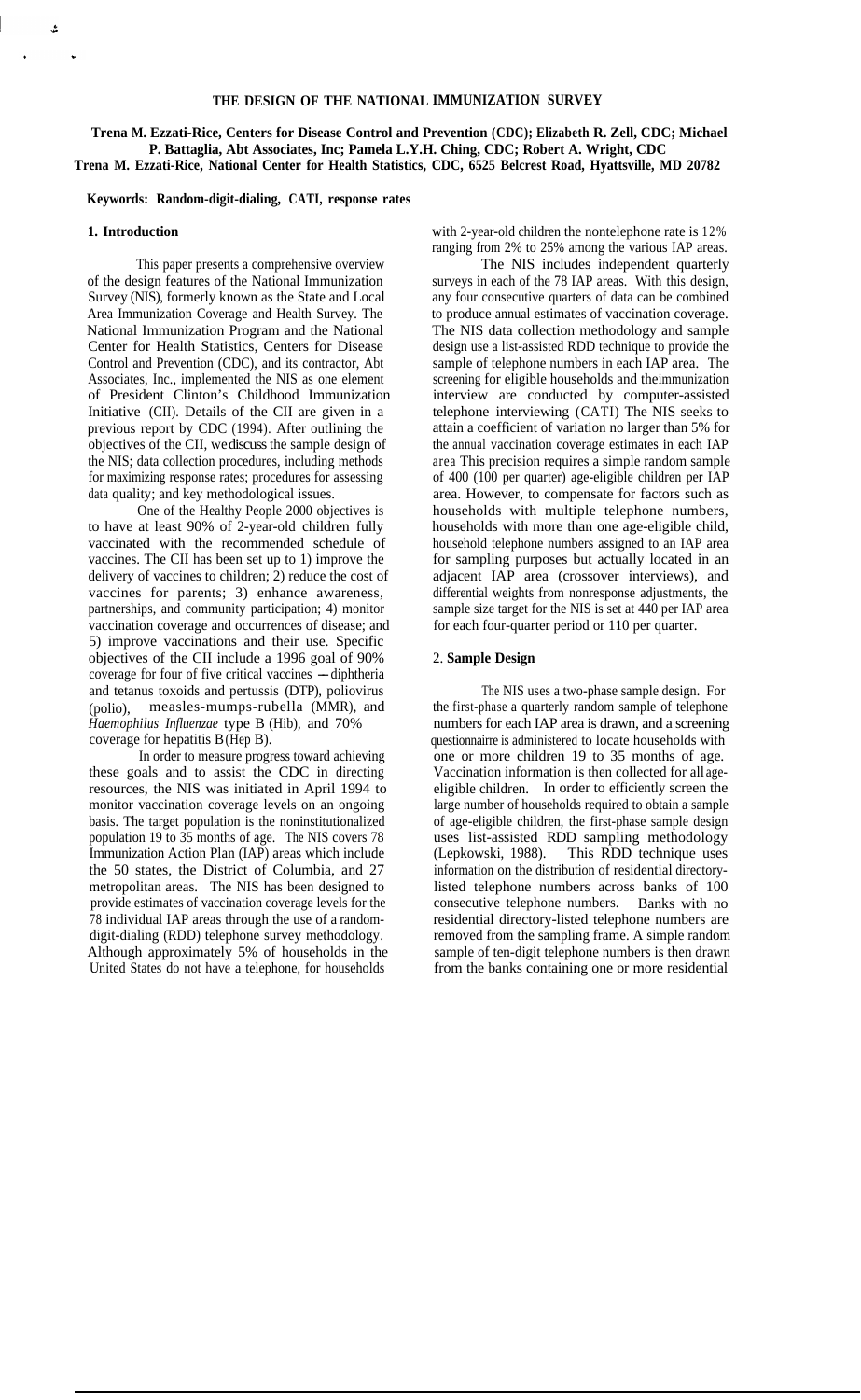directory-listed numbers. The resulting sample includes households with listed and unlisted telephone numbers and has a high percentage of telephone numbers that are residential, as opposed to business or nonworking.

The selected sample is matched against a commercial data file of residential directory-listed telephone numbers to identify those sample numbers that will be mailed an advance letter explaining the survey. The sample numbers that are not residential directory-listed numbers are matched against a commercial data file of business telephone numbers in an effort to remove a portion of the business numbers before the sample is dialed by interviewers. The sample numbers that are neither residential directorylisted numbers or business numbers are sent to an autodialer that is designed to detect signals from nonworking-number recordings, modems, and facsimile machines. this step in the sample design removes a portion of the nonworking numbers from the sample. This pre-screening of the sample removes 34.1% of the nonworking and business numbers from 'the initial sample, thereby raising the percentage of working residential numbers from an average of 52% to 61%. As reported by Battaglia *et al.,* only about 1.4% of the residential numbers in the sample were misidentified as nonworking or business numbers.

Previous studies by Goldstein *et al.* (1993) and Valadez and Weld ( 1992) indicate that parents tend to underestimate the number of doses received for multiple-dose vaccines and to overestimate coverage for single-dose vaccines. In addition, results from the National Immunization Provider Record Check Study (NIPRCS), conducted by CDC in conjunction with the 1994 National Health Interview Survey (NHIS), indicate that household reports of vaccination often contain errors and that a combiion of parental reports and information from health care providers' records gives a more accurate estimate of vaccination coverage levels than either source alone (CDC, unpublished data, 1995). Examples of reporting error include memory recall errors and the use of a shot card that fails to show all the vaccinations that the child received.

Therefore, in the 1994 NIS, a second-phase sample of health care providers of vaccinations of children in surveyed households was included to supply the data needed to improve the accuracy of the vaccination coverage estimates. Because the provider component was incorporated into the NIS late in the fourth quarter of 1994, respondents who had already completed an RDD immunization interview were recontacted to obtain information on the name and address of the health care providers of their children's

vaccinations and verbal consent to contact the named providers. After implementation of the provider component into the NIS, provider names, addresses, and consent were obtained concurrently with the CATI immunization interview. Because of time and resource constraints, children with household reported vaccinations from a shot card which documented receipt of 4 DTP, 3 polio, 1 MMR, and 3 Hib were excluded from recontact Results from the NIPRCS show such shot card reports to be highly accurate (CDC, unpublished data, 1995). A questionnaire mailed to providers collects vaccination information for the identified children. When compared with the household telephone reports of vaccinations, the provider data form the basis for a set of ratio adjustment factors that are applied to the vaccination reports from the first-phase sample. Zell *et al.* (1995) give further details of the provider component of the NIS. Standard two-phase sample estimation procedures are used to form the estimates of vaccination coverage for each IAP area (Cochran, 1977). Procedures to adjust for potential coverage bias resulting from noncoverage of nontelephone households in the NIS are discussed by Battaglia et al. (1995).

The NIS target sample size is 8,580 completed interviews per quarter for all 78 IAPs (110 per IAP area); therefore, the target for the three quarters of data collection in 1994 was 25,740 completed interviews. For 1994, an average of 512,800 sample telephone numbers were drawn per quarter for a total of 1,538,400 sample telephone numbers for the three quarters. On average, 420,500 sample telephone numbers were actually dialed per quarter by interviewers after the prescreening for business and non-working numbers, thus removing 18% of the initial sample. About 40% were residential directory-listed telephone numbers, and hence, eligible to receive an advance letter explaining the purpose of the NIS and encouraging the cooperation of the household. To improve the accuracy of the estimates for 1994, the second-phase sample of providers had. a target sample size of 50 children with complete provider data per IAP area (excluding children with a household report from a shot card which documented receipt of 4 DTP, 3 polio, 1 MMR, and 3 Hib because of time and resource constraints and the retrospective nature of data collection for the provider component). For future quarters of data collection the target sample size will be about 80 children per IAP area with provider vaccination reports.

### 3. Data Collection Procedures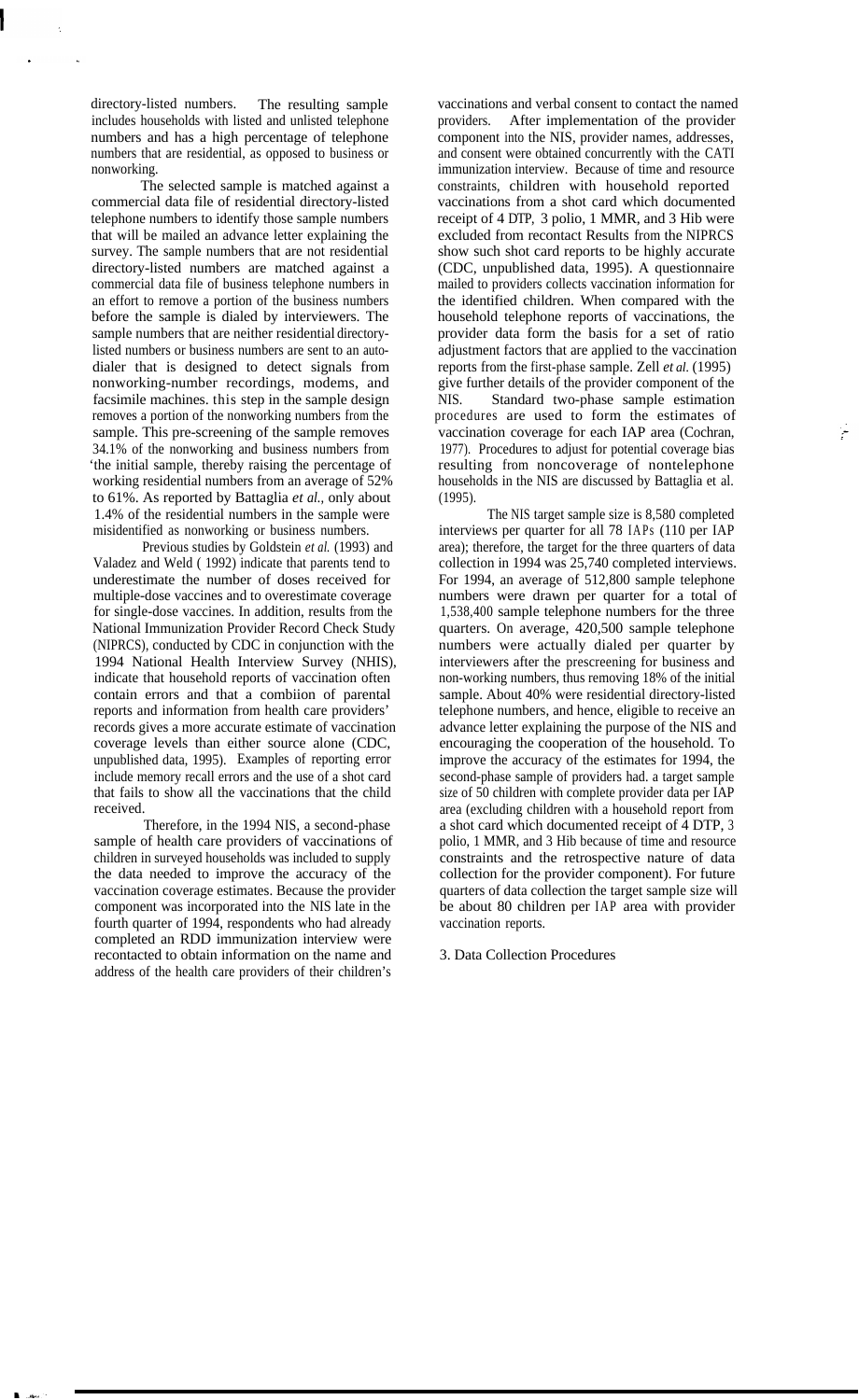Given the size of the NIS, the data collection process is automated as much as possible. The interviewing via CATI is conducted from a single telephone center. Because the sample telephone numbers cover six time zones, the telephone center is open from early morning to past midnight seven days per week During a quarter, simultaneous interviewing takes place in the 78 IAP areas, The sample for each IAP area is divided into replicates (subsamples) in order to control the amount of sample released throughout the quarter toward the goal of obtaining approximately 110 interviews from each IAP area.

The CATI interview has five main components. First, the screening questions determine whether the telephone number reached is a residence and whether the household has any children 12 months to 3 years.The birth date and gender of children in that age range are obtained, and the CATI system then determines whether any of the children are 19 to 35 months of age. The final section of the screening instrument identifies the respondent most knowledgeable about the child's vaccination status. If that person is not available, a time to call back is arranged.

Second, in the immunization interview, the immunization questions have been adapted from the inperson NHIS Immunization Supplement. The immunization interview prompts the respondent to locate the child's shot card If a shot card is available, the interviewer asks the respondent to report the number and dates on which the child received vaccinations for DTP, polio, MMR, Hib, and Hep B. The respondent is also asked to report any additional shots received by the child but not recorded on the shot card. If a shot card is not available, the interviewer asks the respondent to recall from memory the number of shots, but not the dates, for each of the vaccinations mentioned previously. The immunization instrument also allows for an unsolicited response of "all" as the number of shots received for a particular vaccine.

Upon completion of the immunization questions, the interviewer then proceeds to the third component, a section that collects demographics, current residence and residence at birth, and information on the number of phone lines in the household. Fourth, in the provider information and consent section, the interviewer asks the respondent to identity the health care providers who have provided vaccinations for the sample child(ren) and to give their addresses and telephone numbers. Verbal consent to contact the named provider(s) is also requested from the respondent. A packet of materials is mailed to the named providers, requesting the vaccination history of the child(ren)

Fifth, the nonresponse interview, an abbreviated version of the screening questionnaire, is used when the respondent refuses the screening or immunization interview, when the most knowledgeable person is not available, and when a call-back must be arranged because the person needs to locate the child's shot card. The questions include whether any children 18 months to 3 years of age live in the household, the number of doses of DTP received by the oldest child in that age range, and the race/ethnicity and date of birth of that child This information is used in the estimation process to make adjustments for unit nonresponse.

4. Response Rate Goals and Methods to Maximize Survey Participation

The NIS has several goals for components of the overall household telephone response rate. First, the percentage of sample numbers with an unkown residential status should be less than 2% at the end of a quarter. Second, for each IAP area, the screening interview completion rate for households contacted should be  $90\%$  and the immunization interview completion rate among eligible households should be 85%. The overall target response rate is 77%. In addition, the NIS has an expected residential working number rate of 70% and an expected household eligibility rate of 5%. With data collection in 78 separate IAP areas, it is important that a comprehensive monitoring system be developed and used. An automated monitoring process for the NIS determines eligibility rates, working number rates, telephone number resolution rates, and response rates by IAP area on an ongoing basis throughout the quarter.

The response rate goals for the NIS require special procedures to enhance participation in the survey. First, as noted earlier, the sample telephone numbers are matched against a commercial data file of residential directory-listed numbers, and an advance letter is mailed to about 40% of the telephone numbers called by inerviewers. The advance letter explains the purpose of the study, identifies the federal agency and organization conducting the survey, encourages households to participate in the survey, and requests respondents to locate the vaccination records of any young children in the household. Mailings are coordinated so that the advance letter arrives shortly before the first call attempt is made to the sample telephone number. In an experiment embedded in the NIS sample, Camburn et al. report that the advance letter increased the overall survey response rate by about 7 percentage points.

Second, in the NIS, for 20% of the sample telephone numbers, at least one attempt reaches an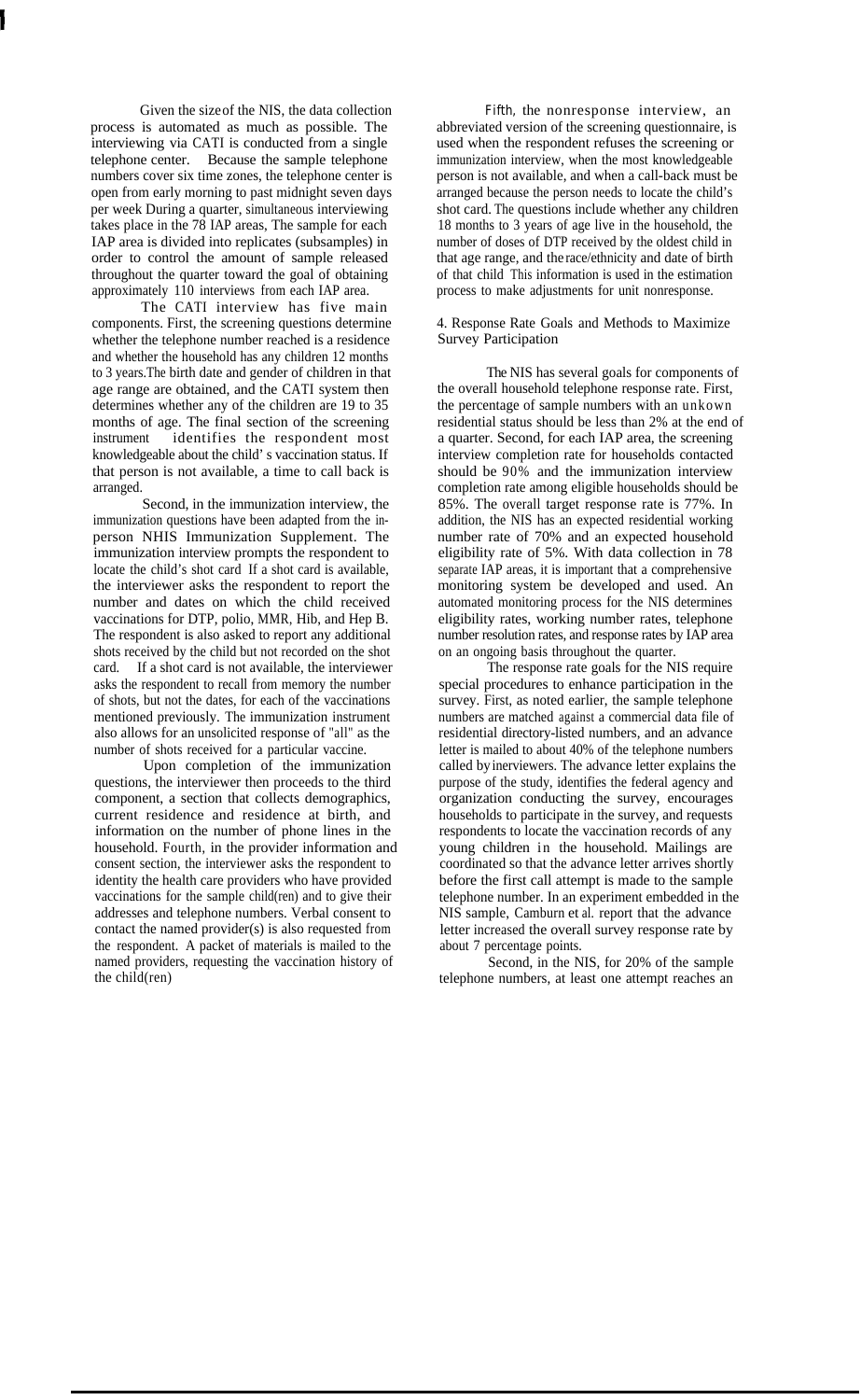answering machine. After reaching an answering machine for the third time, a brief message is left describing the NIS, and a toll-free 800 number is provided for the person to call with questions about the survey and/or to schedule an interview. The message left by the interviewer also asks that, if someone is present in the household, they pick up the telephone. The message has been customized to deliver the same information provided in the advance letter. The primary objective is to differentiate the NIS from telemarketing calls.

Thiid, the NIS uses several approaches to accommodate the nearly 3 million linguistically isolated households in the U.S. The questionnaire has been translated into Spanish, and Spanish speaking interviewers and supervisors are available during all work shifts. The NIS also uses real-time language translation services. The AT&T Language Line provides an ability to conduct the interview in more than 140 languages, 24 hours per day.

Fourth, the NIS identifies sample numbers that have an unresolved residential status after a preset number of attempts. These numbers. are matched against an AT&T data file to identity the local telephone company; Specially trained interviewers make calls to local telephone companies in an effort to determine whether the number is residential, business, or not assigned. Typically, 70% of the numbers that result in a "ring - no answer" to all attempts are found to be a business or not assigned, and these do not receive further dialing attempts.

## 5. Assessment of Data Quality

Assessing the quality of the data from the NIS is a critical and ongoing aspect of the survey. Because of the high level of screening required, monitoring of the household eligibility and response rates is essential for maintaining quality and for minimiig costs. The response rates used for monitoring the NIS are described by Massey (1995). To assess potential nonresponse bias resulting from nonparticipation of health care providers, characteristics of children with both household and provider data are compared with those with only household data. To assess the validity of estimates from the NIS, findings are compared with vaccination coverage data from the NHIS, a national household survey of the U.S. civilian, noninstitutionalized population, supplemented with provider information in the same manner as in the NIS survey. In addition, comparisons are made with estimates of vaccination coverage derived independently by selected states. Finally, the

vaccination coverage levels at the national and state level are monitored on a quarterly basis.

#### 6. Conclusions

The NIS is one of the largest rnadom-digitdialing surveys conducted in the U.S. The provider component will also collect tens of thousands of vaccination reports from providers. As a result, the NIS faces several methodological issues that relate to both its large size and sampling and data collection procedures. Key issues include assessing and adjusting for potential nontelephone coverage bias and unit nonresponse bias, as well as for response error in household vaccination reports, and developing procedures to produce accurate coverage estimates for the nation and for each state and metropolitan area. In addition, maximizing the use of a shot card during the interview is important because information from a shot card tends to be more accurate than reporting from memory. Further, obtaining verbal consent to contact providers presents several logistical and legal issues.

In summary, for the first time, a standard methodology is available for producing current, population-based state and national rates of vaccination coverage for all children 19 to 35 months to monitor the progress toward national vaccination goals. The NIS provides the most reliable estimates of vaccination coverage through the use of household vaccination information and data from the records of health care providers. However, as with any sample survey, potential limitations exist. For the NIS, these include possible biases associated with the exclusion of households without telephones, household and provider nonresponse, and inaccurate reporting by household respondents. An adjustment for the exclusion of households without telephones applies findings in the 1992 and 1993 NHIS that-showed coverage levels for 4 DTP, 3 polio, and 1 MMR of about 18 percentage points lower among children in households without telephones than among children in telephone households (CDC, unpublished data, 1995). An adjustment for household nonresponse is also made. To improve the accuracy of the estimates and reduce potential response errors in the reports of vaccinations by household respondents, the NIS includes a secondphase sample of providers. Although provider information was not available for all children in the 1994 NIS, the demographic characteristics and immunization status of those children whose providers were not included in the survey were similar to children whose providers were included, suggesting that the use of the provider data in producing coverage estimates will not introduce bias into the estimates. Finally,